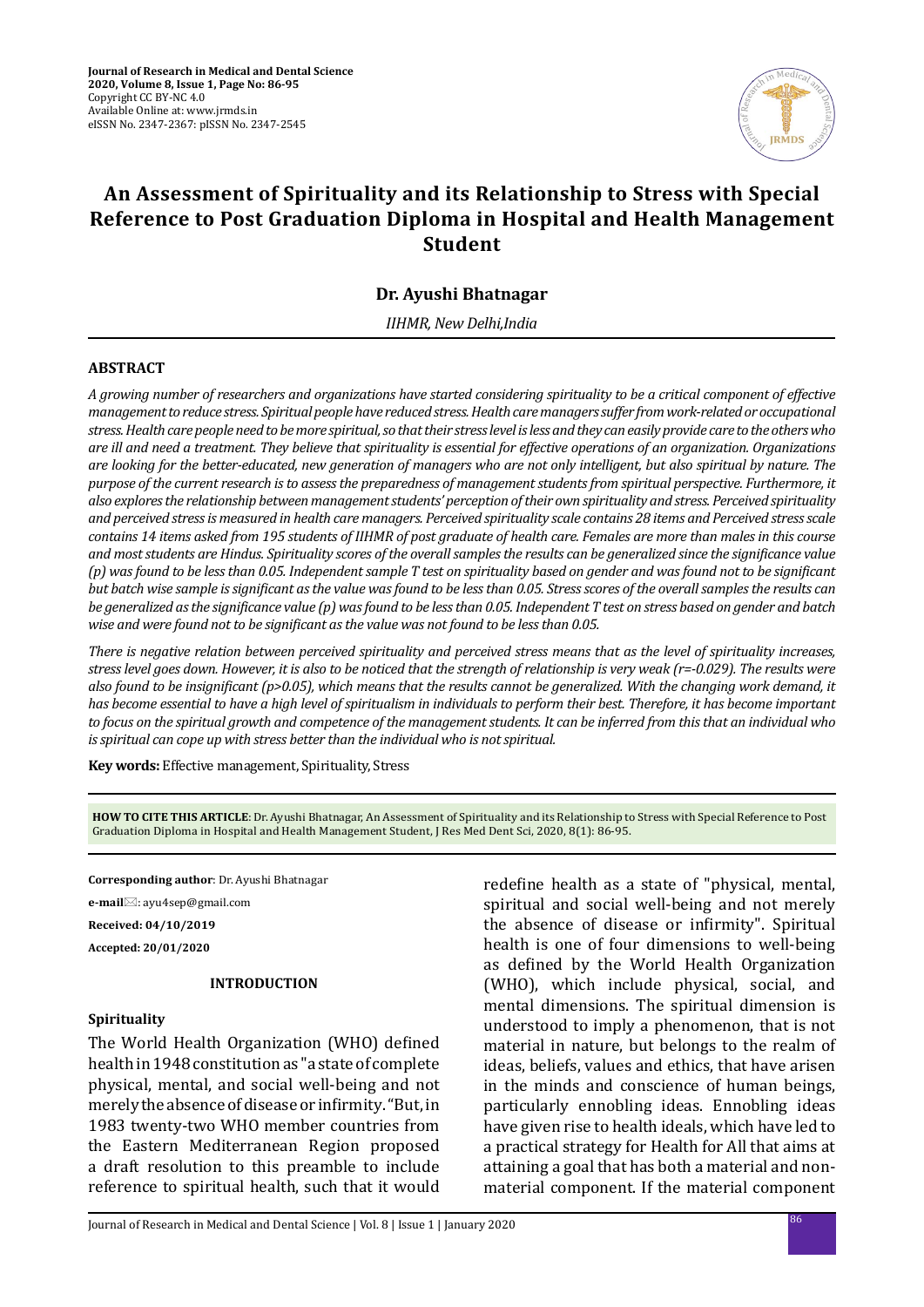of the strategy can be provided to people, the non-material or spiritual one is something that has to arise within people and communities, in keeping with their social and cultural patterns. The spiritual dimension plays a great role in motivating people's achievement in all aspects of life.

# **Stress**

Stress is defined as "a state of psychological and physiological imbalance resulting from the disparity between situational demand and the individual's ability and motivation to meet those needs. Stress is caused when an individual is subjected to special demands or external pressures and tension as internal pressure. A recent survey shows 46% of the Indian workforce suffers from stress. One of the causes for the burden of non-communicable diseases is stress. Health has physical, mental, and social dimensions, and the growth of behavioral medicine has led to the development of paradigms for assessing the impact of stress on each of these. All of these health dimensions impact on the well-being of the patient, albeit in different ways, and perceived problems in any dimension are often a cause for concern by owners. Managers are affected by stress due to:

- 1. Time pressures and workload.
- 2. Emotional strain
- 3. Role conflict between the demands from the top management and from the employees.
- 4. Role conflict between work and private life.

# **Stress and health care students**

Stress in healthcare students has been associated with increased levels of depression use of drugs and alcohol and increased anxiety and attrition. Health care students are in stress due to increased range of responsibilities. Moreover, the teaching of healthcare subjects in institutions of higher education must ensure that students not only acquire knowledge, but also post graduate capabilities, including problem solving, research, interpersonal interactions, and lifelong learning skills. All of these require many hours of theoretical and practical study and, consequently, may lead students to perceive themselves as functioning under a great deal of pressure. Healthcare students may contribute not only to impaired academic performance, but also to attrition, cynicism, and lack of empathy when working with patients.

### **SPIRITUALITY AND STRESS**

To the degree those religious beliefs and practice, spirituality, or both provide a sense of meaning and purpose, they might "empower" the person with an enhanced sense of internal control for coping with adversity. Religious belief and practice, spirituality, or both are likely to generate and support such a stress-resistant perspective. Spirituality has been recognized in multiple contexts as a panacea for individuals facing stress and stress-related symptoms. Spirituality is one such tool to cope up with stress-related issues. It is an inner path enabling a person to discover the essence of happiness, salvation of his being. Incorporating spiritual practices into their learning process enables the students to lead an active spiritual life, which helps them to have a better perception of their life skills than students who are not practicing. Empathy, problem solving, critical thinking and decision-making abilities must be well developed in students to achieve success. Coping with stress and emotions gives them strength to adjust in difficult situations and feel more confident to manage their personal issues and outside problems. Spiritual practices including meditation, prayer and contemplation will help students to cultivate his or her inner life and character.

### **SPIRITUALITY AND MANAGEMENT STUDENTS**

The significance of spirituality in management<br>is acquiring considerable international international recognition. They consider spirituality to be a critical component of effective management and this integration of spirituality and management offers managers a source of enduring meaning in turbulent times and brings profound meaning to their jobs as managers [1].

Spirituality is a relatively new concept in management, a growing number of organizations and companies have started recognizing the importance of spirituality in management. They are looking for managers who understand themselves as spiritual beings, who experience a sense of purpose and meaning in their work and experience a sense of connectedness to one another and to their workplace community. The current study is an attempt to assess ability of management students to cope with high end organizations and companies.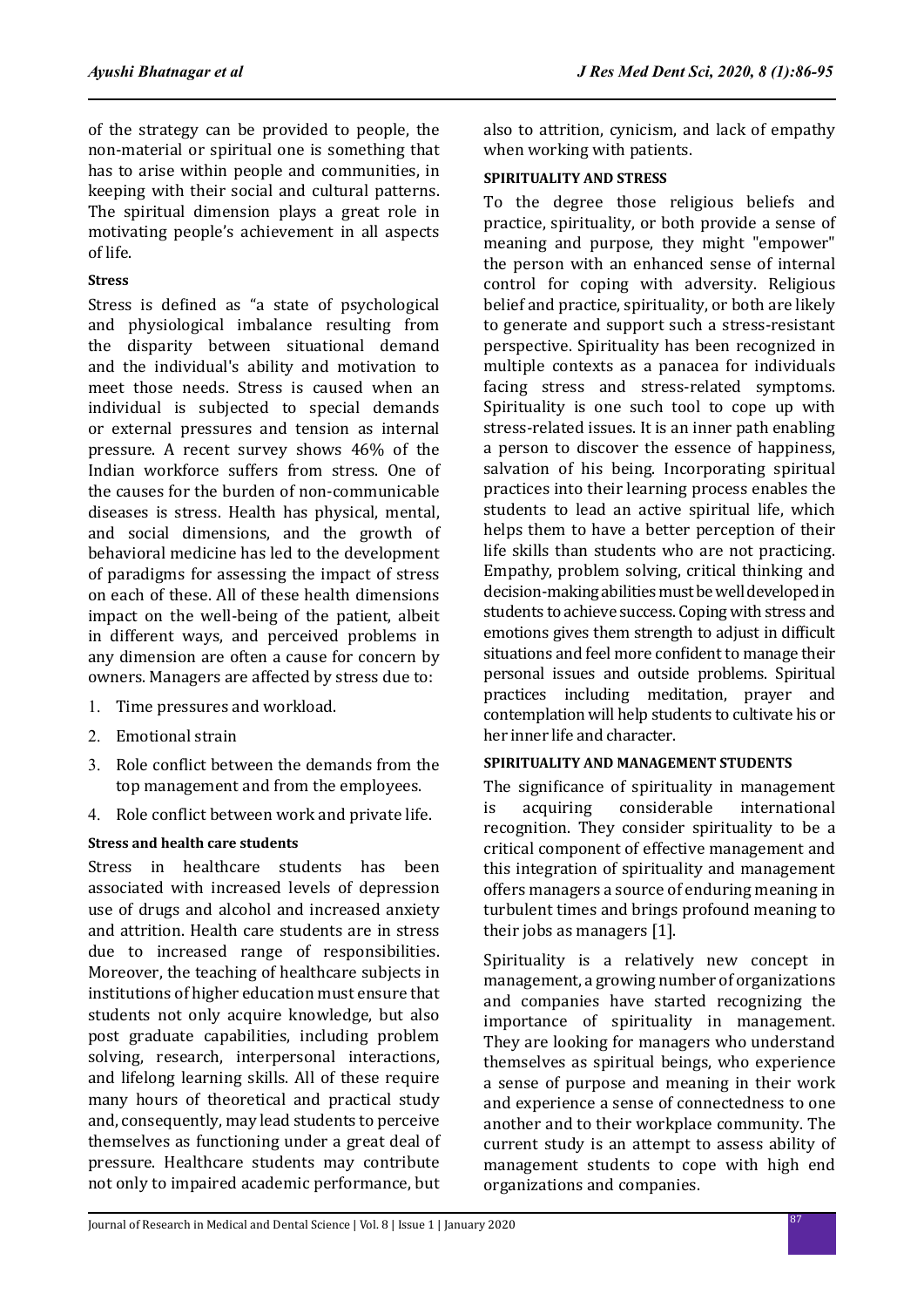As management students get more personal development through spiritual practices, they are more effective and responsible. Empathy, problem solving, critical thinking and decisionmaking abilities must be well developed in management students to achieve success. In a career as a manager, no matter what the industry, there are a wide range of workplace responsibilities such as overseeing employee productivity, goal-setting, and conflict resolution, short and long-term strategic planning. All of these responsibilities present challenges and the potential for a stressful occupation. The current study expands its scope by studying the relationship between perceived spirituality and perceived stress among health management students [2].

#### **HEALTH CARE MANAGER/PROFESSIONALS WITH SPIRITUALITY**

Spirituality and spiritual care are not new to nursing and healthcare system. Spiritual wellbeing is an assertion of life in relationship with God, the self, others, the community, and the environment that nurtures and celebrates wholeness. People who appreciate spiritual wellbeing tend to feel alive, purposeful, and satisfied.

As the healthcare system becomes increasingly complex, there is a professional prerequisite<br>for healthcare professional to improve for healthcare professional their competence in spiritual care delivery, assessment, and meeting the spiritual needs of their patients. If healthcare professional are able to assess spiritual needs and develop interventions to help patients meet their spiritual needs, they will be able to help promote the quality of life and decrease suffering of patients. The positive effects of spirituality on health, well-being, and satisfaction in life. One of the challenges physicians face is to help people find meaning and acceptance in the midst of suffering and chronic illness. Medical ethicists have reminded us that religion and spirituality form the basis of meaning and purpose for many people. Patients struggle with the physical aspects of their disease. Pain related to mental and spiritual suffering, to an inability to engage the deepest questions of life. Cure is not possible for many illnesses, but firmly believes that there is always room for healing. Healing can be experienced as acceptance of illness and peace with one's life. This healing, believe, is at its core spiritual. The understanding of a patient's spirituality and cultural beliefs and behaviors will help in treating the patient.

Healthcare organizations employing highly trained professionals differ in many respects from most other service, commercial, and industrial organizations. Due to their unique cultural and societal roles, they might be considered organizations, where spirituality would be sanctioned or at least tolerated among healthcare professionals and managers. Could spirituality be a potential, motivating factor for healthcare employees-one that helps them find meaning in their jobs and communicate with and provide the best care for the sick and disabled?

# **REVIEW OF THE LITERATURE**

# **Spirituality defined**

Health and spirituality definition given by WHO in 1984 health as a state of "physical, mental, spiritual and social well-being and not merely the absence of disease or infirmity". The term "spirituality" lacks a definitive definition, however, when the word spirituality is used, then words such as ultimate, higher being and universe are typically repeated, suggesting that spirituality involves a permanent divine being. This topic has been the subject of considerable scholarly discussions and each of the scholars has defined spirituality in its own way. Some see spirituality as the search for an ultimate being [3], while others refer to it as the passion that a person has for an ultimate being [4]. Some scholars have defined spirituality as the feeling of being connected to oneself, to others and to the universe [5] or as an individual's relationship with a higher being [6]. Howden, et al. [7] provided both a conceptual and operational definition of spirituality. He espoused four dimensions of spirituality: "Meaning and purpose in life", "Innerness", "Transcendence", and a "Spiritual community or Positive interconnectedness"

Meaning and purpose in life is defined as the process of searching for or discovering events or relationships that provide a sense of worth, hope, and/or reason for living/existence.

Innerness or Inner resources is defined as the process of striving for or discovering wholeness, identity, and a sense of empowerment. Innerness or inner resources are manifested in feelings of strength in times of crisis, calmness or serenity in dealing with uncertainty in life, guidance in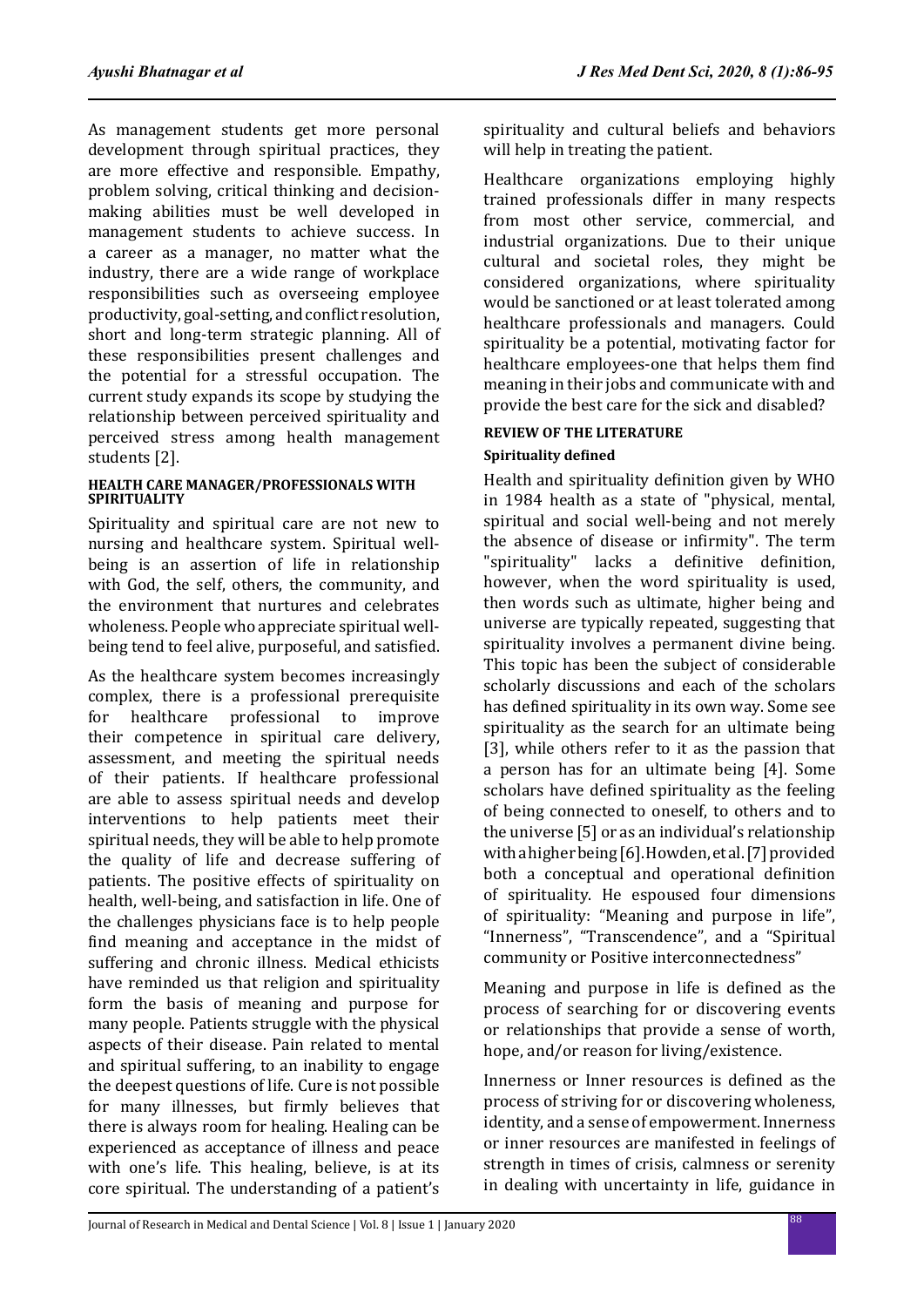living, being at peace with one's self and the world, and feelings of ability.

Transcendence is defined as the ability to reach or go beyond the limits of usual experience; the capacity, willingness, or experience of rising above or overcoming bodily or psychic conditions; or the capacity for achieving wellness.

Spiritual community or Positive interconnectedness is defined as the feeling of relatedness or attachment to others, a sense of relationship to all of life, a feeling of harmony with self and others, and a feeling of oneness with the universe and/or a universal element or Universal Being.

Some authors have defined spirituality using terms such as energy, meaning, and knowing, and have relied heavily on Taoist, Buddhist, Hindu, Zen, and Native American traditions to describe holistic concepts that integrate the various aspects of a person's life, from work to leisure [8]. Eastern forms of spirituality, in particular, are experiencing increasing interest by westerners who are seeking alternatives to the current way we work and live [9]. Moreover, some people view spirituality as individual freedom and responsibility without supernatural authority, embracing concepts such as new age, guided meditation techniques, imaging, visioning, relaxation, and focusing.. Other "individual responsibility–focused" practices in spirituality focus on ecology and avenues for becoming Extracts from "Spirituality in the Workplace" 5 more spiritually attuned to the environment and more concerned for the Earth and its species [8].

Judith, et al. [10] has translated views of spirituality into the workplace and defines it as being: About people seeing their work as a spiritual path, as an opportunity to grow personally and to contribute to society in a meaningful way. It is about learning to be more caring and compassionate with fellow employees, with bosses, with subordinates and customers. It is about integrity, being true to oneself, and telling the truth to others. Workplace spirituality refers to an individual's attempts to live his or her values more fully in the workplace. Or it can refer to the ways in which organizations structure themselves to support the spiritual growth of employees. Needless to say, the multitude of interpretations of spirituality may seem to make the concept abstract. Nonetheless, whichever framework individuals choose to use as their source for spiritual fulfillment, whether it be derived from religion, philosophy or science, the basic notions and desired outcomes of all these paradigms are all congruent. This, in fact, makes the concept of spirituality more easily attainable to individuals of diverse origins and backgrounds [11]. The effect of spirituality on health is an area of active research right now. Besides being studied by physicians, it is studied by psychologists and other professionals. The studies tend to fall into 3 major areas: mortality, coping, and recovery. Students will be aware that spirituality, and cultural beliefs and practices, are important elements of the health and wellbeing of many patients. They will be aware of the need to incorporate awareness of spirituality, and culture beliefs and practices, into the care of patients in a variety of clinical contexts. They will recognize that their own spirituality, and cultural beliefs and practices, might affect the ways they relate to, and provide care to, patients. "Tmitroff And Denton," authors of A Spiritual Audit of Corporate America describe the following characteristics of spirituality:

Spirituality is a feeling of interconnectedness with a oneness, higher power or a being. Everything is a part and an expression of this oneness and everything is connected with everything else.

There is a basic harmony or "goodness" in the universe that underlies its design.

Spirituality is inextricably connected with caring, hope, love and optimism.

Science may not be able to prove that these principles exist throughout the universe but it is possible to experience these and to "know intuitively" that these are woven into the fabric of the universe.

It is universal, applicable to everyone and timeless. Spirituality sees everyone as unique but sees the underlying principles as universal and timeless. These principles are through yet beyond the physical creation of the universe.

Spirituality is in itself meaningful and purposeful and therefore, is an end in itself.

Spirituality is the awe and mystery we feel in the presence of the transcendent, which is at the core of the universe and life itself [9].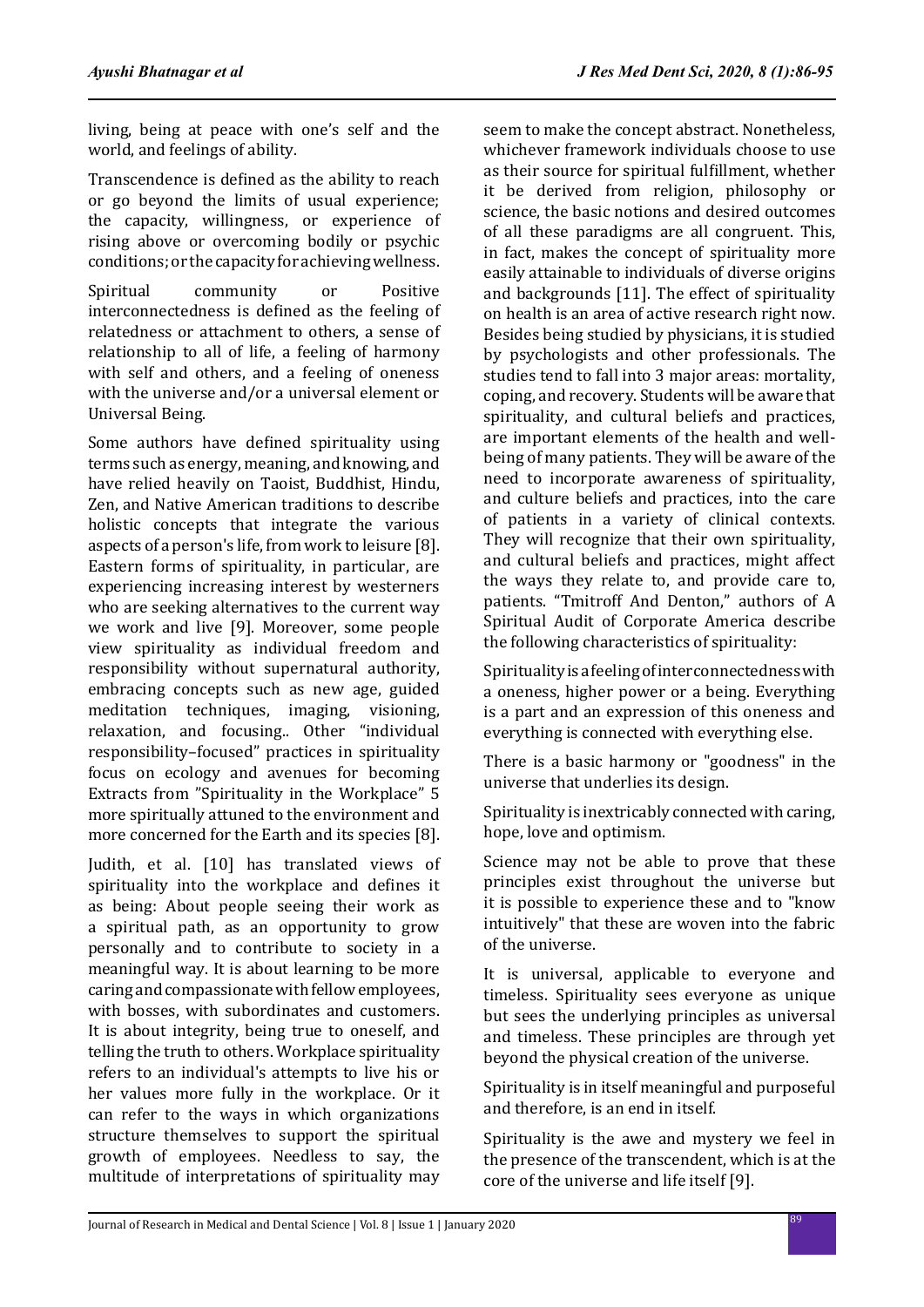## **Stress**

Psychological stressors were said also to produce the GAS. Yet in research that has not gotten widespread attention**,** presented data suggesting that corticosteroid secretion may be more or less specific to psychological stress and not particularly responsive to physiological stresses such as heat, exercise, and hunger. Although there are important overlaps between them, psychological stress and physiological stress require entirely different levels of analysis. PSS (Perceived stress scale) is designed to measure the degree to which situation in one's life is appraised as stressful. PSS showed adequate reliability and predicted was correlated with life–event scores, depressive and physical symptomatology, utilization of health services, social anxiety and smoking–reduction maintenance. PSS having 14 items instruments to measure a different and independently predictive construct.

# **Spirituality and stress**

Stress consists of any event in which environmental demands, internal demands or both, tax or exceed the adaptive resources of the individual, social system or tissue system" [12]. The most basic fact about stress is that, like feelings, stress is experienced. Several scholars in the past have tried to establish a relationship between stress and spirituality. Ursitti, et al. [13] and Sigler, et al. [14] found a weak and positive relationship between spirituality and stress among policemen. According to the result of study conducted by Paton et al. [15], there was a moderate and negative relationship between spirituality and stress. The research samples of this study were also policemen. Similar result was found among engineering students of IIT Roorkee in a study carried out by Yadav, et al. [16]. In this study the strength of relationship was found to be stronger as compared to the study conducted by Paton, et al. [15] on policemen.

According to the result of study conducted by Amy Wachholtz, et al. [17] as depression and anxiety are mental health variables that are strongly associated with burnout in previous studies, we will assess and adjust for these mental health variables as part of our planned analyses. Further, as Adaptive coping strategies may impact burnout and be affected by mental health status, we will include these as a separate step of the planned regression analyses since it is critical to understand the impact of Adaptive coping strategies on burnout separate from mental health or spirituality.

# **RESEARCH METHODOLOGY**

# **Research objectives**

The objective of this study is to examine the extent to which health management students are spiritual and stressed and to further explore the possible relationship between self-reported spirituality and stress.

# **Specific objective**

To assess the level of spirituality and stress as reported amongst Health Management students.

To identify if there is a relationship between<br>Health Management students' perceived Management spirituality (as measured by the Spiritual Assessment Scale -SAS) and perceived stress (as measured by Perceived Stress Scale- PSS).

# **Sampling, questionnaire design and data collection**

The study is descriptive in nature. The samples were selected using Non-probability Convenience Sampling. The sample for this study consisted of 65 Post Graduate Diploma in Health and Hospital Management students (pursuing PGDHM) enrolled at Faculty of Management Studies IHMR, New Delhi. The educational institution was selected based on researchers' accessible population for this research endeavor. Participation in the study was voluntary.

This research utilized questionnaires as the method to satisfy data collection for the two research questions. The specific variables to be investigated in this study were spirituality and stress. The spirituality of participants was assessed utilizing the Spirituality Assessment Scale (SAC), a 28-item questionnaire developed by Howden, et al. [7]. The response scales for each item was categorized as strongly agree (5) to strongly disagree (1). Stress was measured using Perceived Stress Scale (PSS), a 15-item questionnaire developed by Cohen et al. [18]. The Perceived Stress Scale (PSS) is the most widely used psychological instrument for measuring the perception of stress. It is a measure of the degree to which situations in one's life are appraised as stressful. The response scales for each item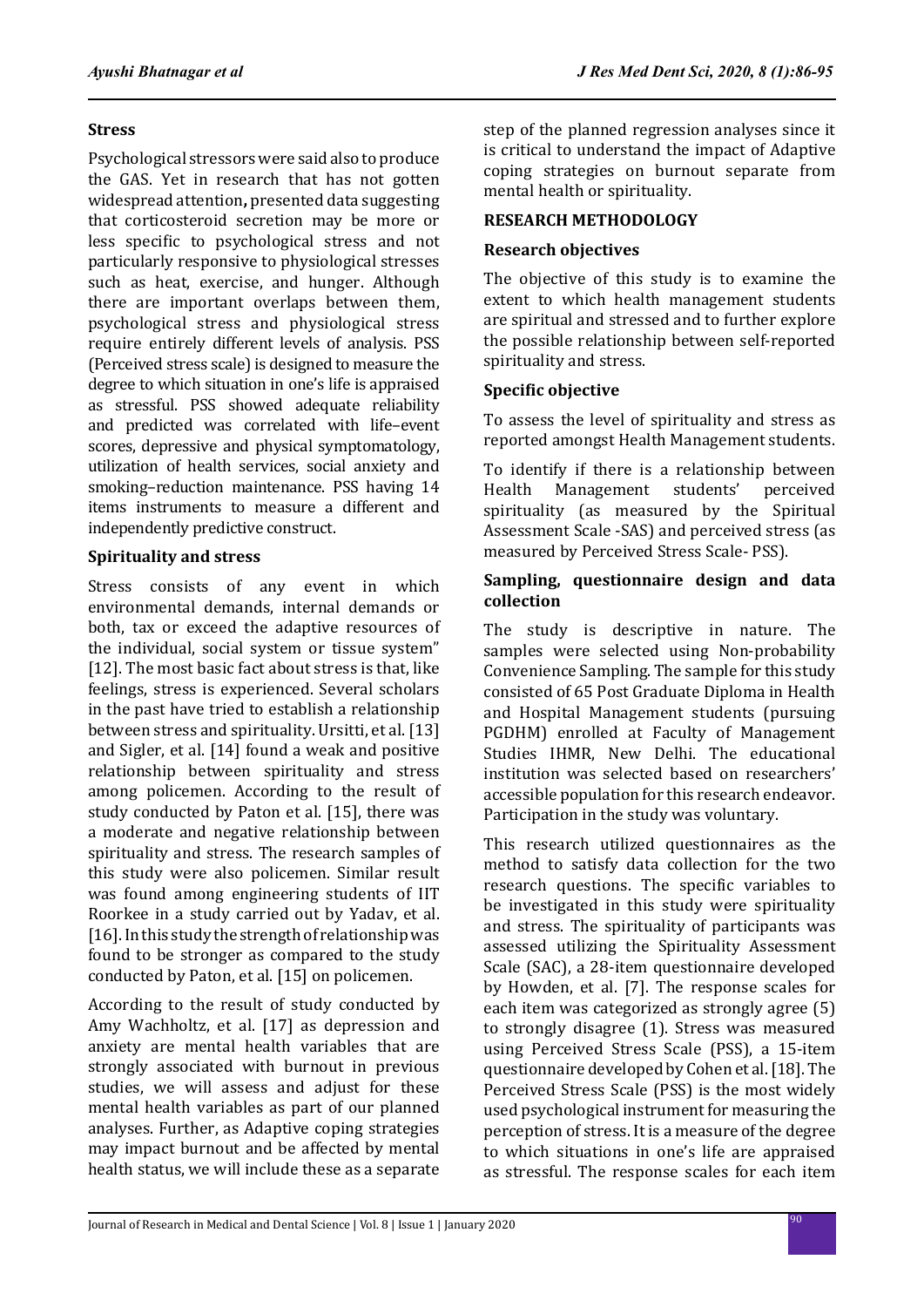was categorized as very often (5) to never (1). These two scales have been successfully utilized in previous studies Ursitti, et al. [13], Sigler, et al. [14] and Paton, et al. [15]. The internal consistency for these two instruments was evaluated with a Cronbach's alpha correlation coefficient and yielded a score of [.664] for SAC and [.388] for PSS. In addition to these Likerttype responses, participants were asked to respond to questions that probed their religious affiliation, their age, gender etc. Copies of the questionnaire that were distributed, 195 (65 %) were completed and returned.

# **RESULTS AND DISCUSSION**

### **Demographic information of samples**

**Gender wise distribution:** Out of 195 Participants 72 (36.9%) was males and 123 (63.1%) were females (Table 1 and Figure 1).

**Course wise distribution:** IIHMR runs three different specialization courses, namely hospital, health and health IT. There were 24 participants from health and 32 from hospital and 9 from health IT (Table 2 and Figure 2).

**Mean age of participants:** The average age of the participants was found to be 29.09 years (Table 3).

**Batch wise distribution:** Out of 195 participants, first year participants were 120 (61.5%) and second year participants were 75 (38.5%) in number (Table 4 and Figure 3).

**Religion wise distribution:** Out of 195 participants, there were 189 (96.9%) Hindu participants and 3 participant each from Muslim and Sikh community (Table 5 and Figure 4).

# **Spirituality level of participants**

Responses of the Spirituality assessment scale (SAC) were analyzed using descriptive statistics. The mean for overall sample (3.66) and standard deviation (0.591) obtained from participant responses on the SAC provided the level of spirituality (Table 6). Since the mean value was greater than 3 (mid value of the scale), we can say that the level of spirituality is satisfactory among the participants. While analyzing the level of spirituality based on gender, not much of a difference was found (male mean=3.62 and female mean=3.68). Similarly when the data was

|  |  |  | Table 1: Gender wise distribution. |
|--|--|--|------------------------------------|
|--|--|--|------------------------------------|

| Gender | Frequency                      | Percent                  |
|--------|--------------------------------|--------------------------|
| Male   | --<br>$\overline{\phantom{0}}$ | 36.9<br>- - -            |
| Female | ---<br>__                      | --<br><b>03.T</b><br>___ |





**Table 2: Course wise distribution.**

| Course  | Frequency      | Percent |
|---------|----------------|---------|
| PGDHLM  | 72             | 36.9    |
| PGDHOM  | 96             | 49.2    |
| PGDHITM | 27<br><u>.</u> | 13.8    |
| Total   | 195            | 100     |



**Figure 2: Course wise distribution.**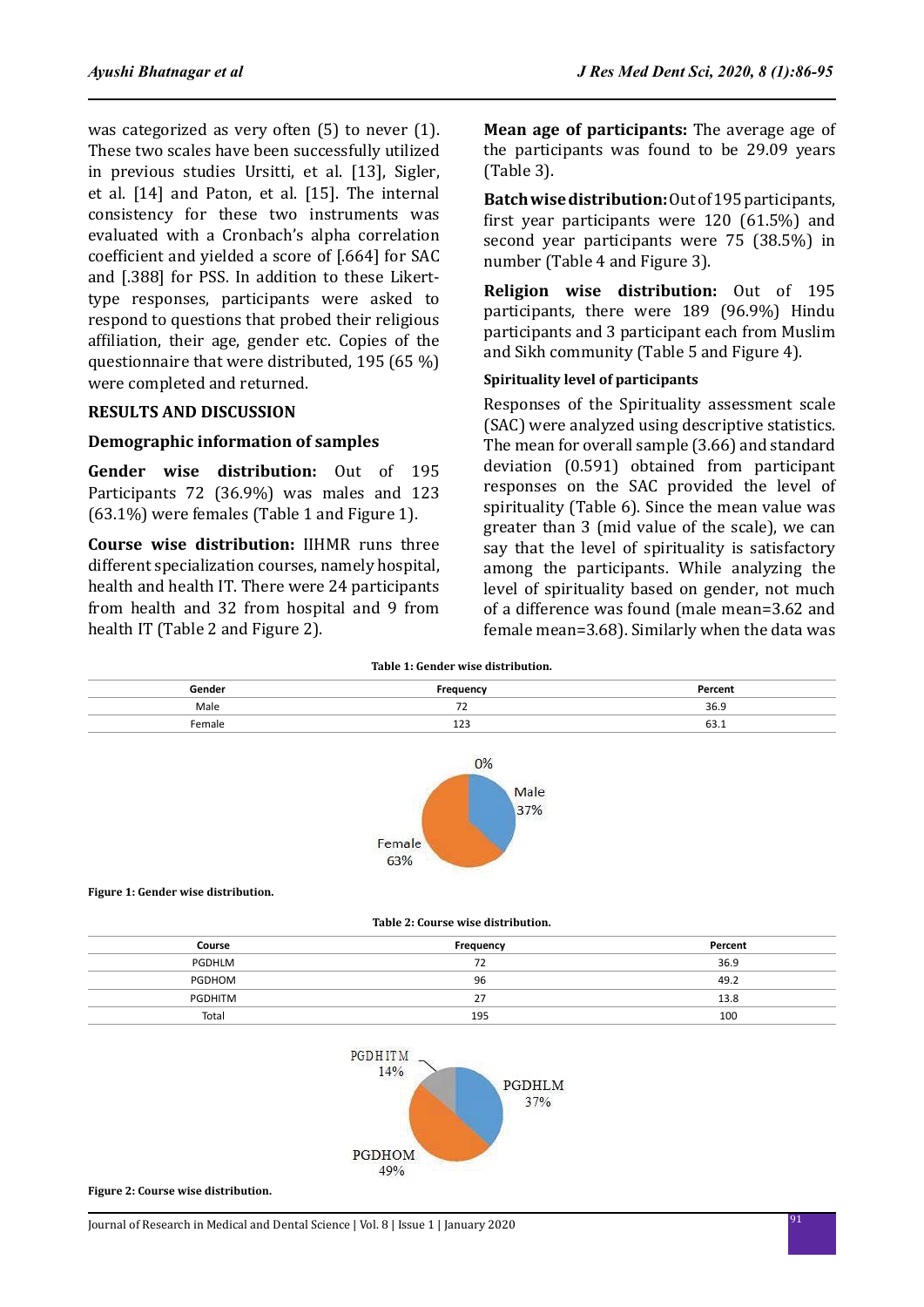| <b>Mean Age of Participants</b> |     |     |     |       |           |
|---------------------------------|-----|-----|-----|-------|-----------|
|                                 | N   | Min | Max | Mean  | Std. Dev. |
| Age of the Participants         | 195 | 20  | 53  | 29.09 | 8.349     |

|        | Frequency | Percent |
|--------|-----------|---------|
| First  | 120       | 61.5    |
| Second | 75        | 38.5    |
| Total  | 195       | 100     |



#### **Figure 3: Batch wise distribution.**

**Table 5: Religion of the Participants.**

|        | Frequency | Percent |
|--------|-----------|---------|
| Hindu  | 189       | 96.9    |
| Muslim |           | 1.5     |
| Sikh   |           | 1.5     |
| Total  | 195       | 100     |

 $\blacksquare$ Hindu  $\blacksquare$ Muslim  $\blacksquare$ Sikh



#### **Figure 4: Religion wise distribution.**

#### **Table 6: Descriptive statistics (Perceived spirituality).**

|                          | IV  | Min | Max  | ма     | ימרו<br>л |
|--------------------------|-----|-----|------|--------|-----------|
| Dverall<br>- - - - - - - | ᅩJJ |     | −…∪⊥ | $\sim$ | -----     |

analyzed batch –wise, similar result is found (first year batch= 3.81 and second year batch=3.42)

Additionally, one sample-t test was performed on the spirituality scores of the overall samples to determine whether the results can be generalized (Table 7). The results can be generalized since the significance value (p) was found to be less than 0.05.

Additionally, Independent sample T test was performed on spirituality based on gender and was found not to be significant (Table 8).

Additionally, Independent T Test was performed on spirituality of batch wise sample is significant as the value was found to be less than 0.05 (Table 9).

#### **Stress level of participants**

Responses of the Perceived Stress Scale (PSS) were analyzed using descriptive statistics. The mean for overall sample (3.26) and standard deviation (0.388) obtained from participant responses on the PSS provided the level of stress (Table 10). Since the mean value was greater than 3 (mid value of the scale), we can say that the level of stress is a bit high among the participants. While analyzing the level of stress based on gender, not much of a difference was found (male mean=3.27 and female mean=3.26). Similarly when the data was analyzed batch – wise, similar result is found (first year batch= 3.24 and second year batch=3.31)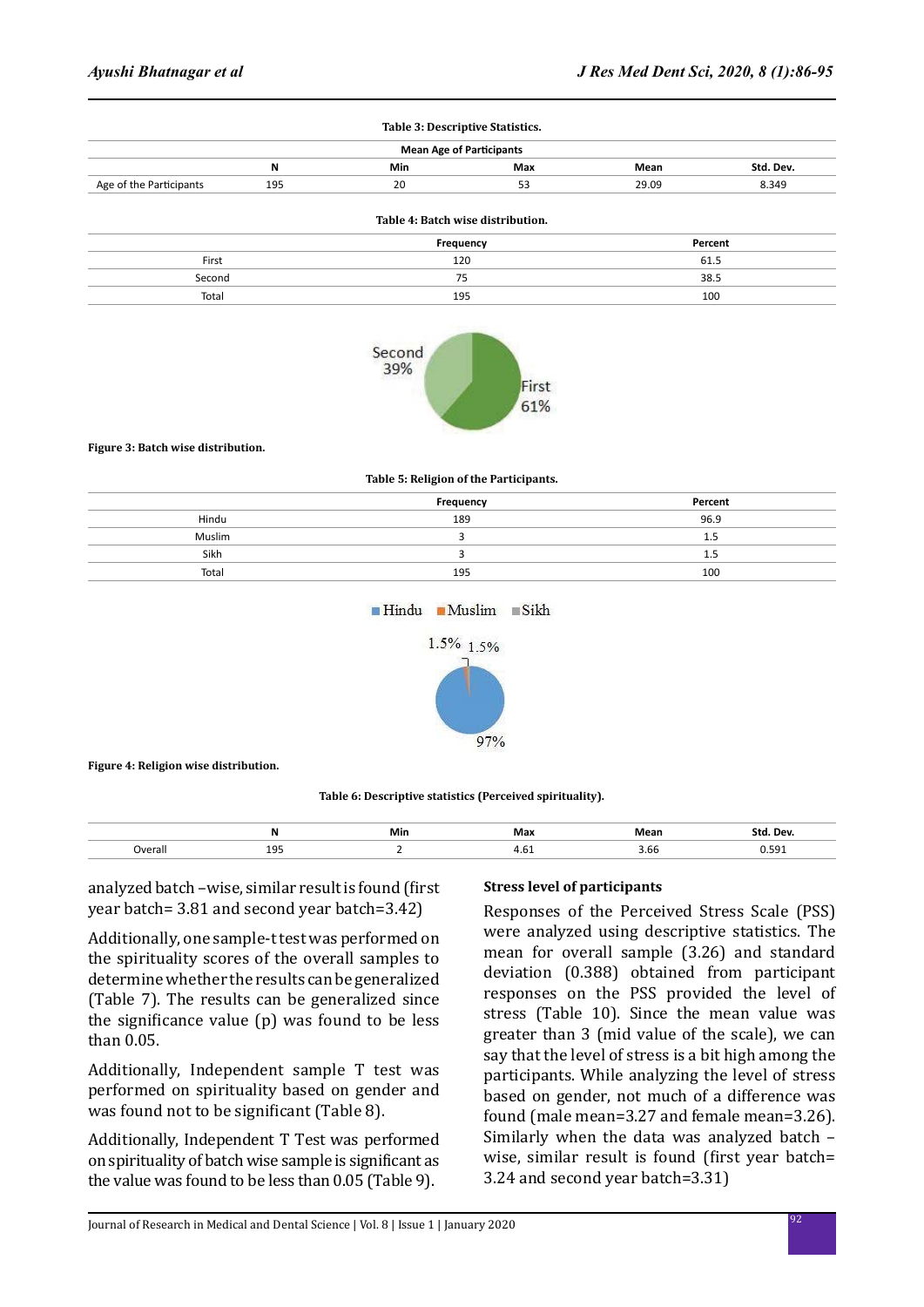|                        |       | Table 7: Test values=3.                              |      |                        |                           |  |
|------------------------|-------|------------------------------------------------------|------|------------------------|---------------------------|--|
|                        | t     | Mean                                                 |      | <b>Mean Difference</b> | Sig.                      |  |
| Perceived Spirituality | 9.055 | 3.66                                                 |      | 0.664                  | 0                         |  |
|                        |       | Table 8: Gender.                                     |      |                        |                           |  |
|                        | N     | Min                                                  | Max  | Mean                   | <b>Independent T-Test</b> |  |
| First                  | 120   | 2.61                                                 | 4.61 | 3.81                   | $P = 0.021$               |  |
| Second                 | 75    | 2                                                    | 4.54 | 3.42                   |                           |  |
|                        |       | Table 9: Batch.                                      |      |                        |                           |  |
|                        | N     | <b>Min</b>                                           | Max  | Mean                   | <b>Independent T-Test</b> |  |
| First                  | 120   | 2.61                                                 | 4.61 | 3.81                   |                           |  |
| Second                 | 75    | $\overline{2}$                                       | 4.54 | 3.42                   | $P = 0.021$               |  |
|                        |       | Table 10: Descriptive Statistics (Perceived Stress). |      |                        |                           |  |
|                        | N     | Min                                                  | Max. | Mean                   | Std. Dev.                 |  |
| Overall                | 195   | 2.4                                                  | 4.31 | 3.26                   | 0.388                     |  |
|                        |       | One Sample Test                                      |      |                        |                           |  |

Additionally, one sample-t test was performed on the stress scores of the overall samples to determine whether the results can be generalized (Table 11). The results can be generalized since the significance value (p) was found to be less than 0.05. Additionally, Independent T test was performed on stress based on gender and was found not to be significant (Table 12).

Additionally, Independent T Test was performed on stress of batch wise sample was not significant as the value was not found to be less than 0.05 (Table 13).

#### **Relationship between perceived spirituality and perceived stress**

To assess the relationship between perceived spirituality and perceived stress, correlation analysis was done. The value of Karl-Pearson correlation coefficient (r) was found to be "-0.029". The negative sign of "r" indicates that there is a negative relationship between spirituality and stress which means that as the level of spirituality increases, stress level goes down. However, it is also to be noticed that the strength of relationship is very- very weak (r=- 0.029) (Table 14). Furthermore, the results were also found to be insignificant (p>0.05), which means that the results cannot be generalized.

## **CONCLUSION**

The purpose of this study was to answer two questions.

First, what level of spirituality is reported among management students?

Second, is there a statistically significant relationship between health management students' perceived spirituality and perceived stress?

There were 24 participants from health and 32 from hospital and 9 from health IT. The average age of the participants was found to be 29.09 year.

The mean score derived from spirituality scale was found to be 3.66, and mean score derived from stress scale was found to be 3.26 showing a high level of spirituality and stress among the health management students. One sample-t test was performed as the both spirituality and stress as it not generalized because the significance value (p) was found to be less than 0.05 for both the variables.

Independent T test was performed on spirituality and stress based on gender and was found not to be significant. Independent T test was performed on spirituality based on batch sample is significant but stress based on batch sample is not significant. The research results also indicated a negative relationship of moderate strength between perceived spirituality and perceived stress among the health management students. It can be inferred from this that an individual who is spiritual can cope up with stress better than the individual who is not spiritual. Today's managerial job is stressful and managers are fighting to deal with stress, as they battle to juggle demands of their own bosses and also manage their staffs. This result of our study further emphasizes on the inclusion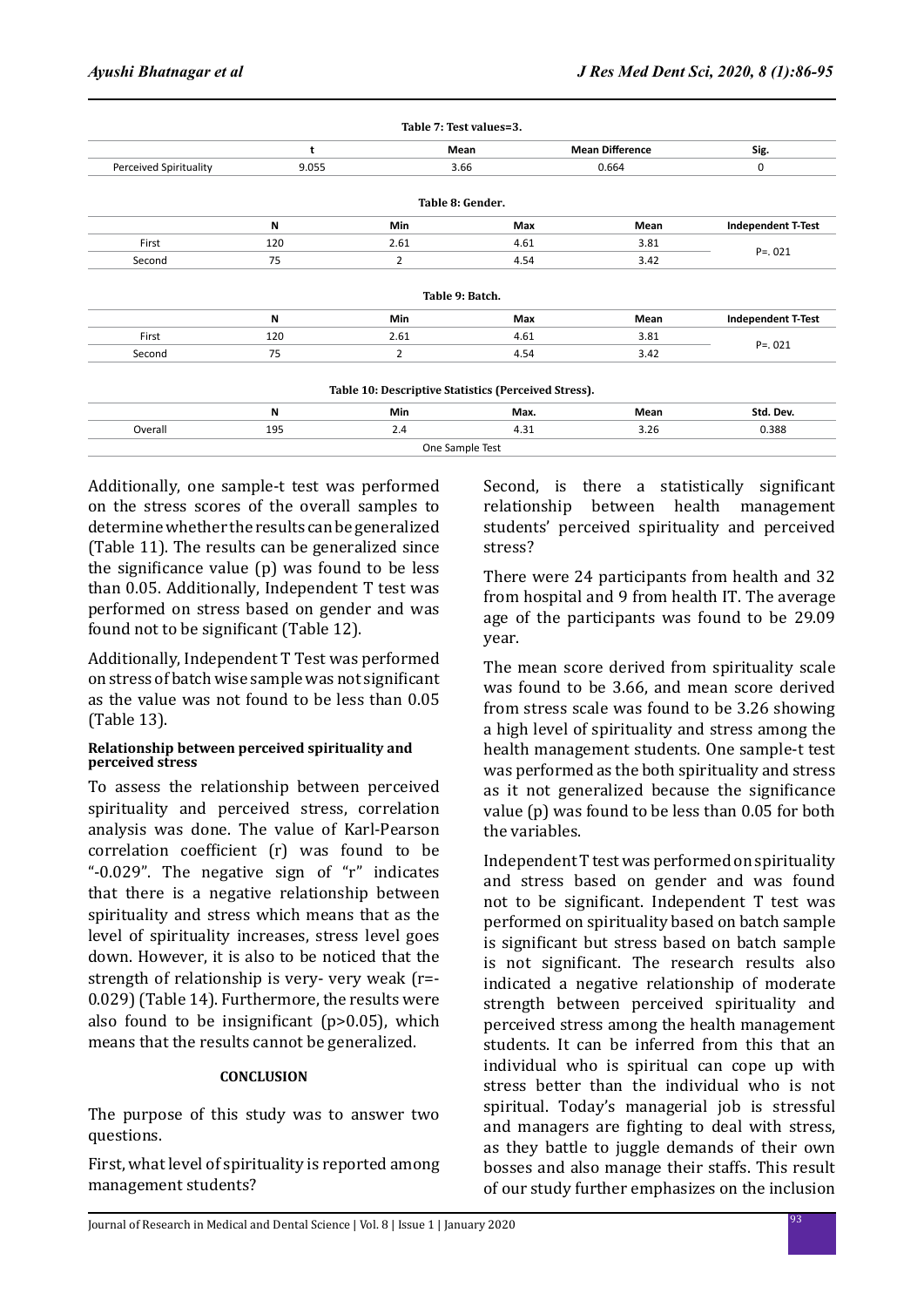|                         |                         | t          | Mean                                                                        | <b>Mean Difference</b> | Sig.                      |  |
|-------------------------|-------------------------|------------|-----------------------------------------------------------------------------|------------------------|---------------------------|--|
| <b>Perceived Stress</b> |                         | 5.593      | 3.26                                                                        | 0.269                  | 0                         |  |
|                         |                         |            | Table 12: Gender wise.                                                      |                        |                           |  |
|                         | N                       | <b>Min</b> | Max.                                                                        | Mean                   | <b>Independent T-Test</b> |  |
| Male                    | 72                      | 2.53       | 4.13                                                                        | 3.27                   | $P = .968$                |  |
| Female                  | 123                     | 2.4        | 4.07                                                                        | 3.26                   |                           |  |
|                         |                         |            | Table 13: Batch.                                                            |                        |                           |  |
|                         | N                       | <b>Min</b> | Max.                                                                        | Mean                   | <b>Independent T-Test</b> |  |
| First                   | 120                     | 2.4        | 4.13                                                                        | 3.24                   |                           |  |
| Second                  | 75                      | 2.67       | 4                                                                           | 3.31                   | $P = 415$                 |  |
|                         |                         |            | Table 14: Correlations between perceived spirituality and perceived stress. |                        |                           |  |
|                         | Pearson correlation (r) |            |                                                                             | $-0.029$               |                           |  |

Sig. 0.819

of spiritual components in contemporary management education so that management students are well prepared in advance to cope up with the occupational stress that managerial jobs demand.

#### **RECOMMENDATIONS**

With the changing work demand it has become essential to have a high level of spiritualism in individuals to perform their best. Therefore it has become important to focus on the spiritual growth and competence of the management students. The high level of spirituality among management students, as per the results of the study, demands the inclusion of spiritual components in management education. Such an inclusion will be capable of developing spiritually intelligent managers capable of handling paradoxes and conflicts.

#### **LIMITATION**

Sample was taken only from IIHMR, New Delhi students.

A small sample size was taken for the convenience.

Hindu participants are more than any other religion.

Females' participants are more than male participants.

The methodology used could also be seen as a limitation, only quantitative research is done.

Response bias is always a possibility; we feel that the sample adequately reflects the population being studied.

#### **ACKNOWLEDGEMENT**

I express my gratitude and regards to my Guide, Professor and Dean Research Dr. Pradeep K Panda for his able guidance and useful suggestions which helped me in completing the project work successfully. His guidance was tremendous right from the onset and at each step of the project. I would like to thank Dr. Preetha and Dr.Vivek K. Pathak IIHMR, New Delhi who have shown faith upon me, and helping me at various stages of my project.

#### **REFERENCES**

- 1. Mc Cormick DW. Spirituality and management. J Manag Psychol 1994; 9:5-8.
- 2. http://work.chron.com/challenges-stresses-managersjob-9835.html
- 3. Heschel A. God in search of man: A philosophy of Judaism. NewYork: Farrar, Straus and Cudahy 1955.
- 4. Tillich P. Christianity and the encounter of world religions. New York: Columbia University Press 1963.
- 5. Mitroff II, Denton EA. A spiritual audit of corporate America: A hard look at spirituality, religion, and values in the workplace. San Francisco, Jossey-Bass 1999.
- 6. Benefiel M. The second half of the journey: Spiritual organizational Leadership Quarterly 2005; 16:723–747.
- 7. Howden JW. Development and psychometric characteristics of the spirituality assessment scale. Unpublished doctoral dissertation, Texas Woman's University, Denton 1992.
- 8. Cash K, Gray G. A framework for accommodating religion and spirituality in the workplace. Acad Manag Execut 2000; 14:124–134.
- 9. Cacioppe R. Creating spirit at work: Re-visioning organization development and leadership–Part I. Leadership Organization Develop J 2000; 21:48–54.